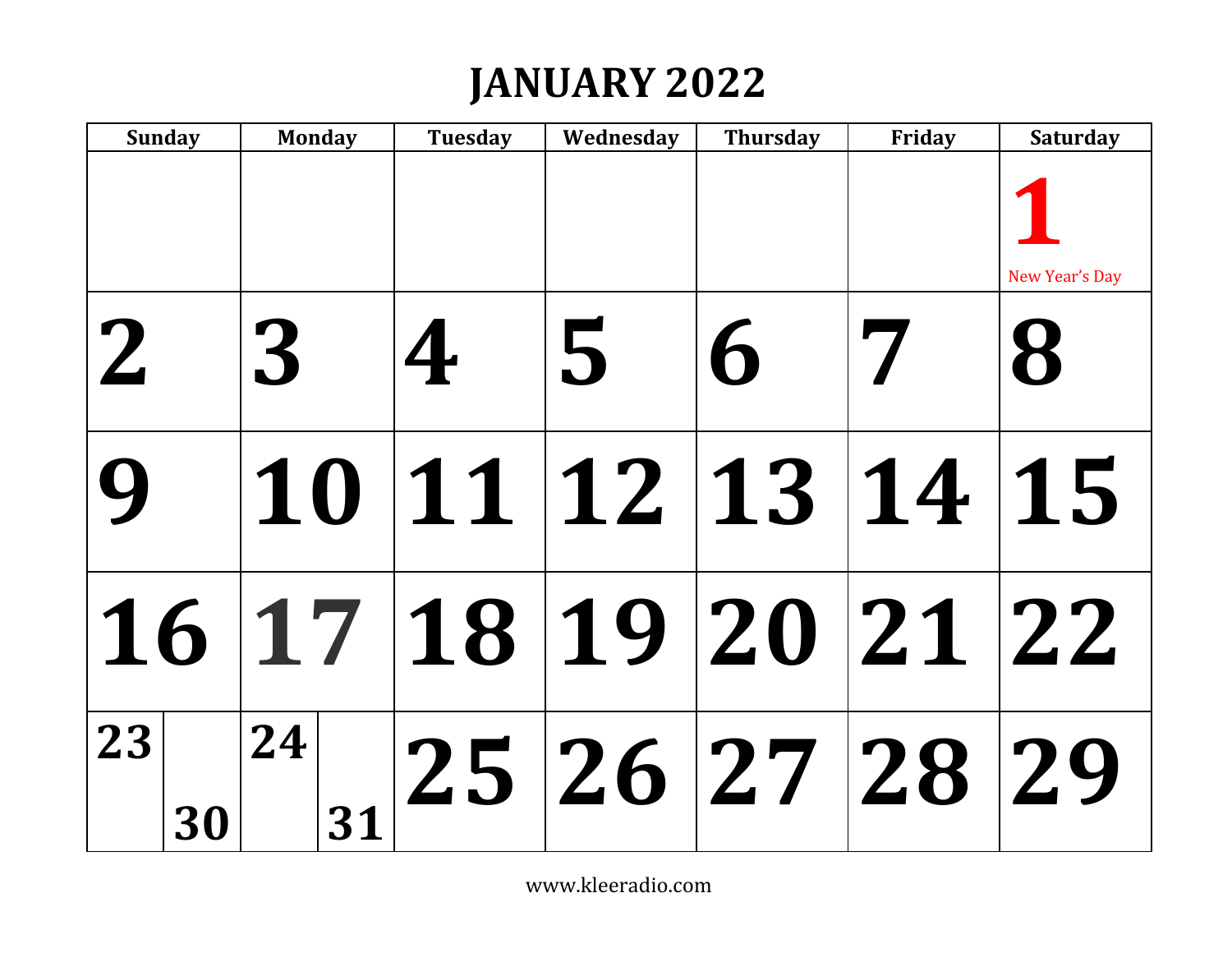# **FEBRUARY 2022**

| <b>Sunday</b> | <b>Monday</b>                | <b>Tuesday</b>          | Wednesday                             | <b>Thursday</b> | Friday         | <b>Saturday</b> |
|---------------|------------------------------|-------------------------|---------------------------------------|-----------------|----------------|-----------------|
|               |                              | <b>Chinese New Year</b> | <b>Groundhog Day</b><br>Ash Wednesday | 3               |                | 5               |
| 6             |                              |                         |                                       |                 | 10 11 12       |                 |
| 13            | 14<br>St. Valentine's<br>Day |                         |                                       |                 | 15 16 17 18 19 |                 |
|               |                              | 20 21 22 23 24 25 26    |                                       |                 |                |                 |
| 27 28         |                              |                         |                                       |                 |                |                 |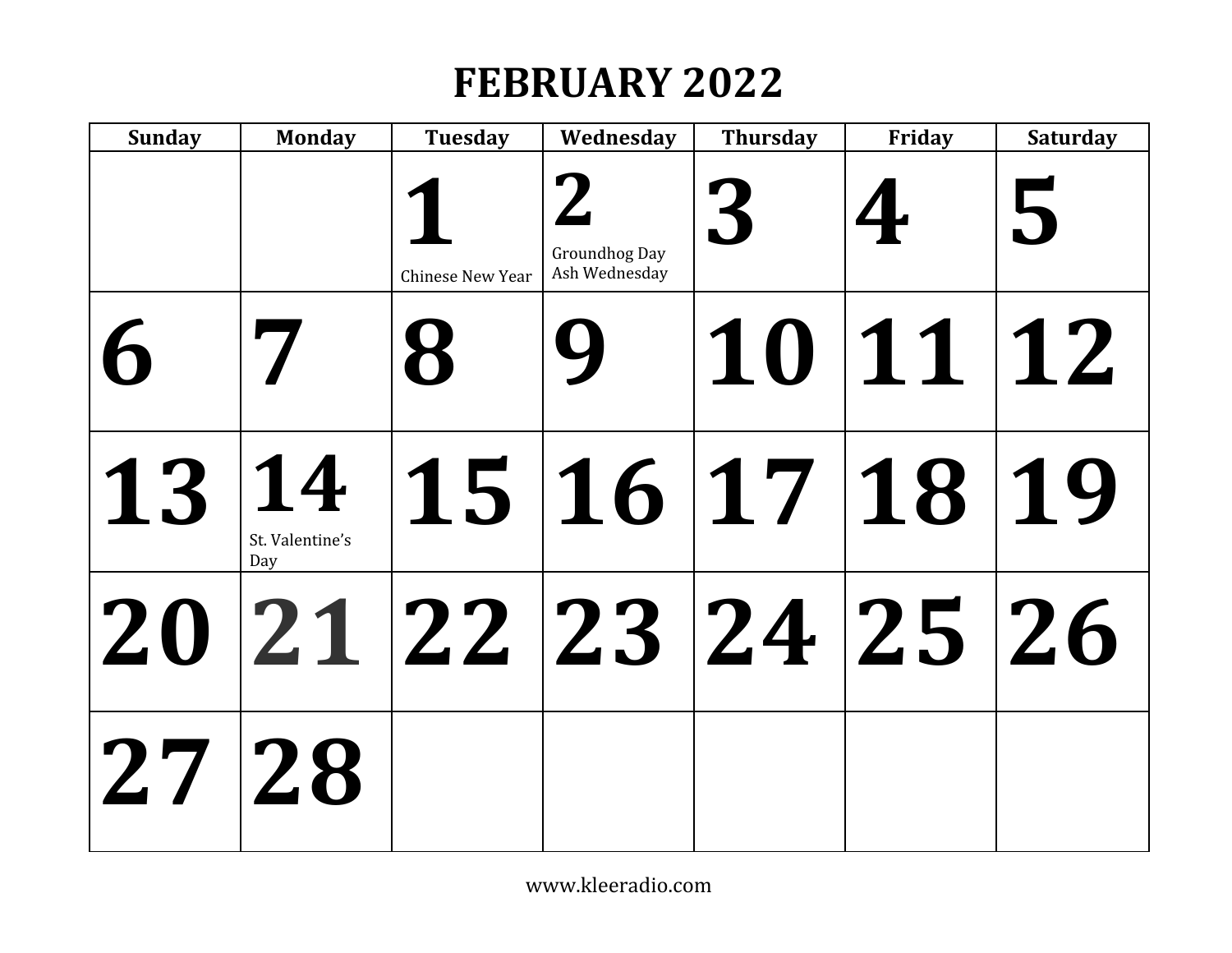# **MARCH 2022**

| <b>Sunday</b>                               | <b>Monday</b> | <b>Tuesday</b> | Wednesday            | <b>Thursday</b>   | Friday   | <b>Saturday</b> |
|---------------------------------------------|---------------|----------------|----------------------|-------------------|----------|-----------------|
|                                             |               |                |                      |                   |          | 5               |
| 6                                           |               |                | Ų                    |                   | 10 11 12 |                 |
| 13<br>Daylight Saving<br><b>Time Begins</b> |               |                | 14 15 16 17 18 19    | St. Patrick's Day |          |                 |
| <b>Spring Begins</b>                        |               |                | 20 21 22 23 24 25 26 |                   |          |                 |
|                                             |               |                | 27 28 29 30 31       |                   |          |                 |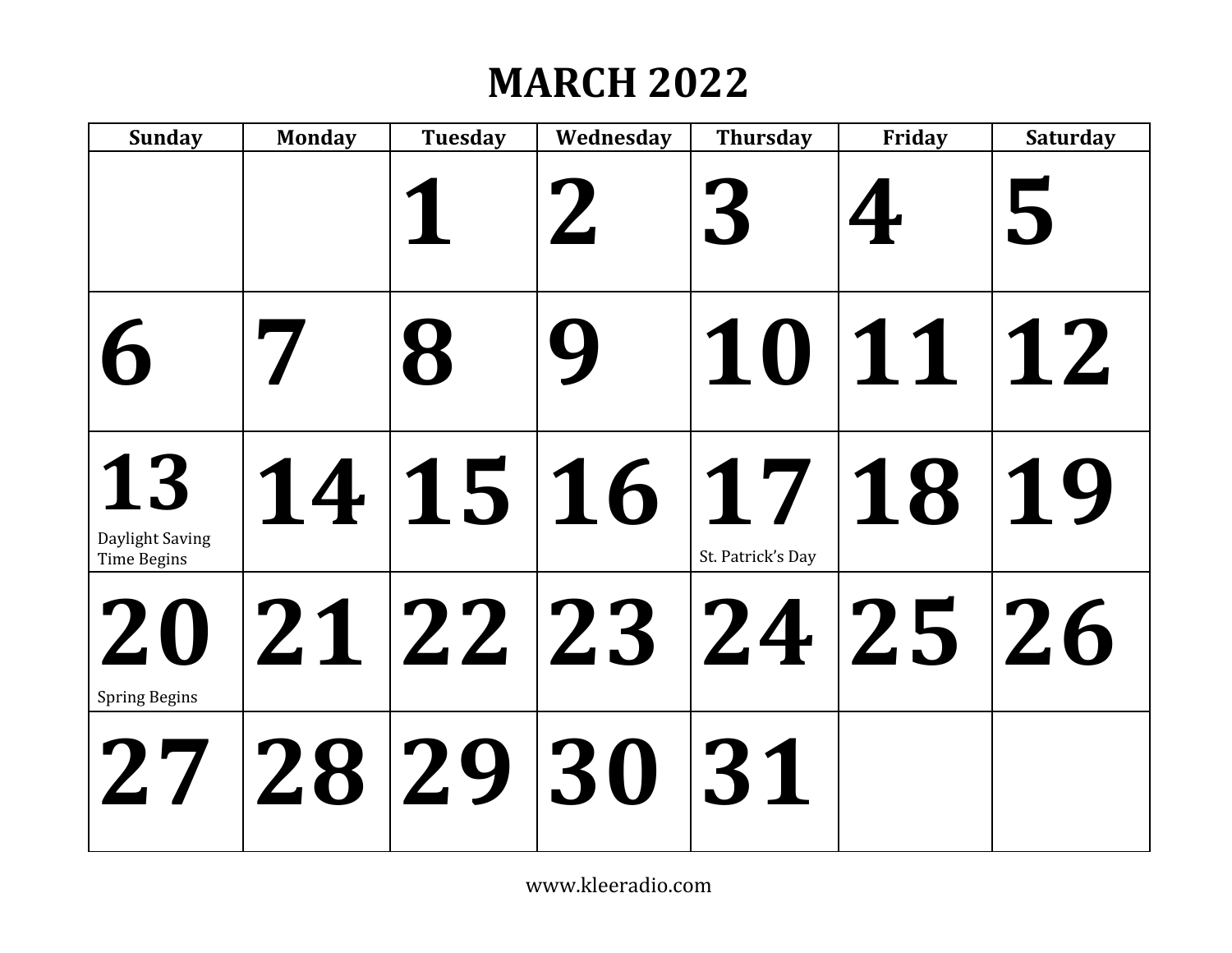#### **APRIL 2022**

| <b>Sunday</b>        | <b>Monday</b> | <b>Tuesday</b> | Wednesday            | <b>Thursday</b> | Friday           | <b>Saturday</b> |
|----------------------|---------------|----------------|----------------------|-----------------|------------------|-----------------|
|                      |               |                |                      |                 | April Fool's Day |                 |
| 3                    |               | 5              | 6                    |                 |                  |                 |
| Palm Sunday          |               |                | 10 11 12 13 14 15 16 |                 | Passover         |                 |
| <b>Easter Sunday</b> |               |                | 17 18 19 20 21 22 23 |                 | Earth Day        |                 |
|                      |               |                | 24 25 26 27 28 29 30 |                 |                  |                 |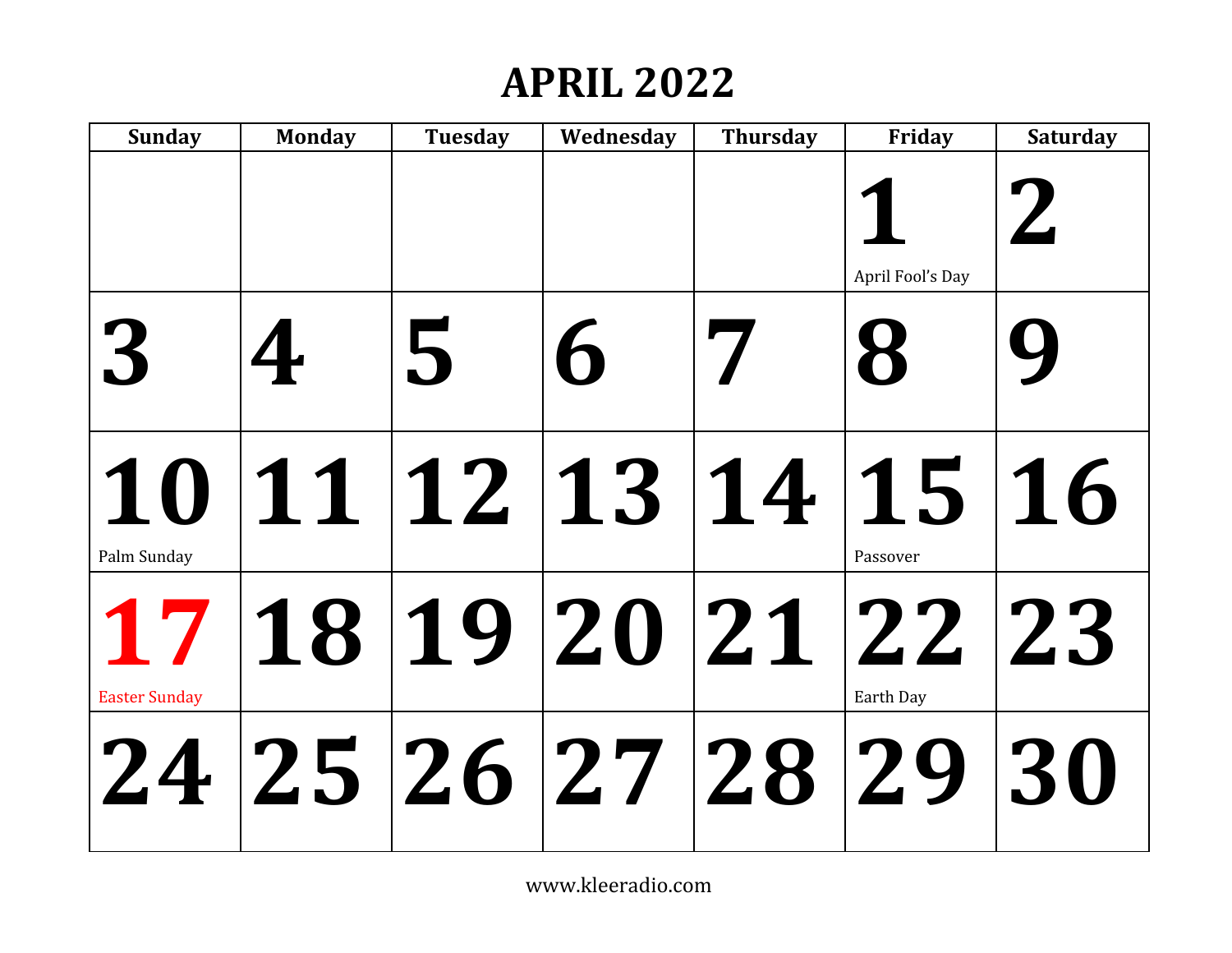#### **MAY 2022**

| <b>Sunday</b> | <b>Monday</b>                        | <b>Tuesday</b> | Wednesday      | <b>Thursday</b> | Friday | <b>Saturday</b> |
|---------------|--------------------------------------|----------------|----------------|-----------------|--------|-----------------|
| May Day       | $\mathbf{Z}$                         | 3              |                | 5               |        |                 |
|               |                                      |                |                |                 |        |                 |
| Mother's Day  |                                      |                | 10 11 12 13 14 |                 |        |                 |
|               |                                      |                |                |                 |        |                 |
|               | 15 16 17 18 19 20 21                 |                |                |                 |        |                 |
|               | 22 23 24 25 26 27 28<br>Victoria Day |                |                |                 |        |                 |
|               | 29 30 31                             |                |                |                 |        |                 |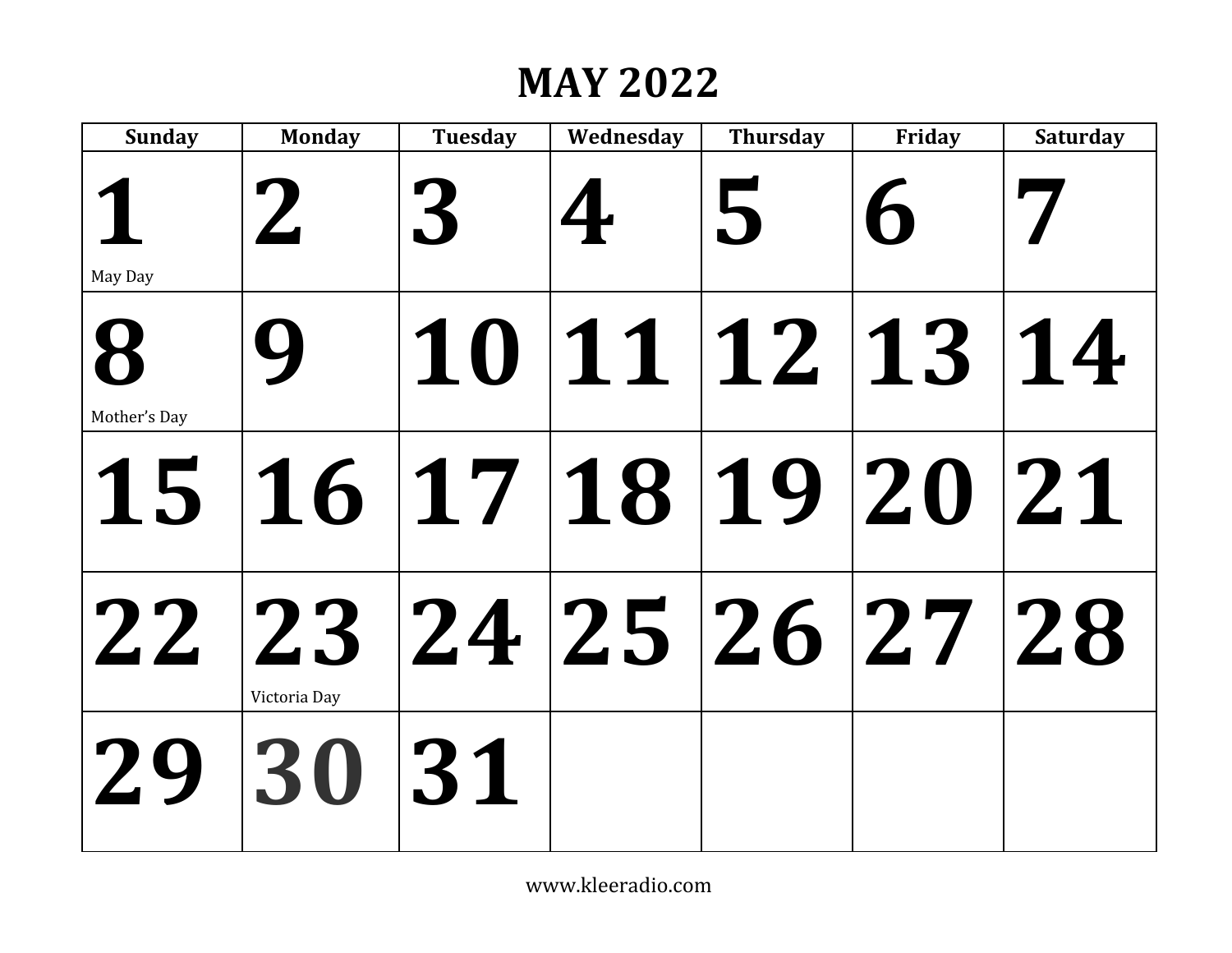### **JUNE 2022**

| <b>Sunday</b>      | <b>Monday</b> | <b>Tuesday</b>       | Wednesday            | <b>Thursday</b> | Friday | <b>Saturday</b> |
|--------------------|---------------|----------------------|----------------------|-----------------|--------|-----------------|
|                    |               |                      |                      |                 |        |                 |
| 5                  | 6             |                      |                      |                 | 10 11  |                 |
|                    |               |                      | 12 13 14 15 16 17 18 |                 |        |                 |
| 19<br>Father's Day |               | <b>Summer Begins</b> | 20 21 22 23 24 25    |                 |        |                 |
|                    |               |                      | 26 27 28 29 30       |                 |        |                 |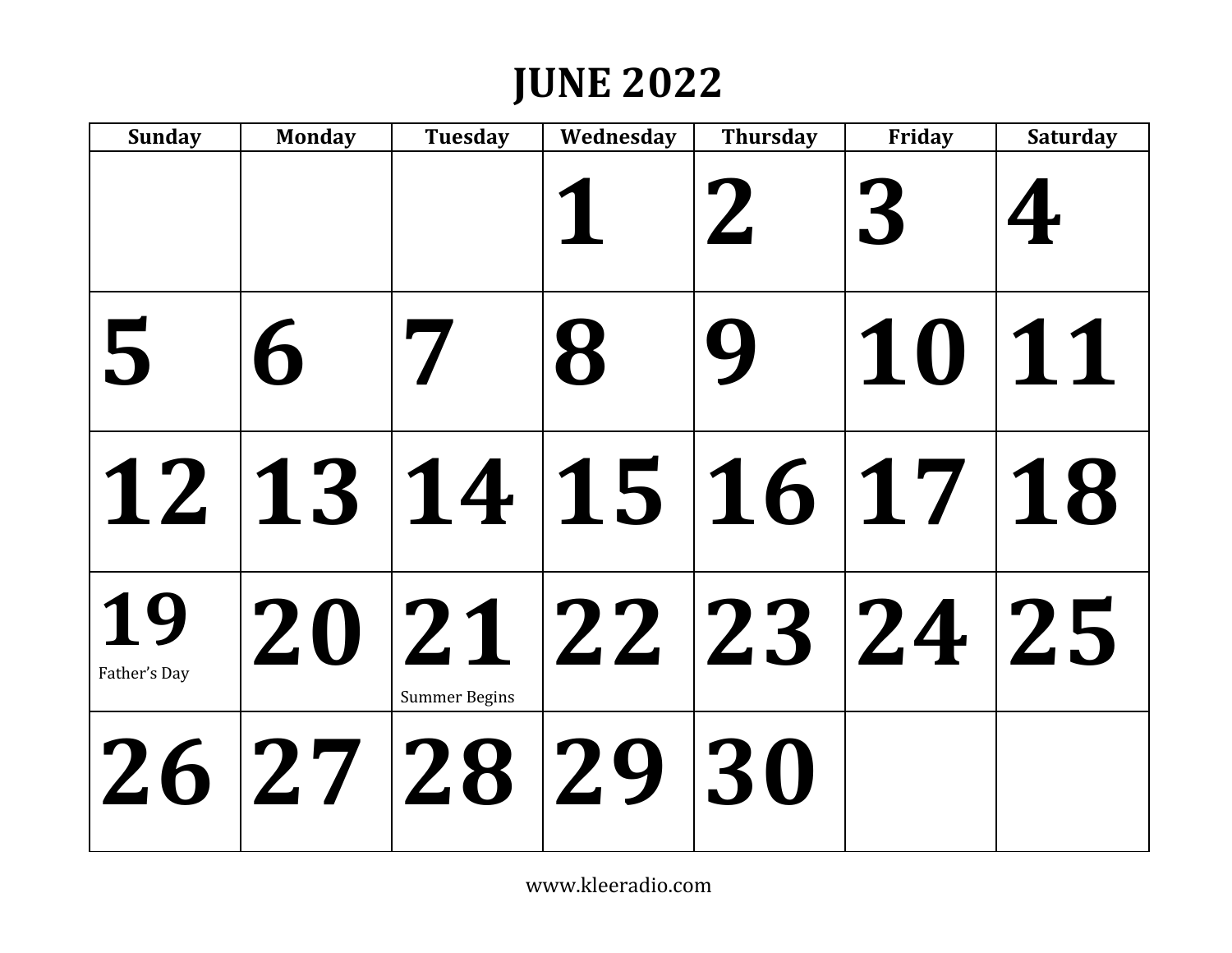## **JULY 2022**

| <b>Sunday</b> | <b>Monday</b> | <b>Tuesday</b> | Wednesday            | <b>Thursday</b> | Friday     | <b>Saturday</b> |
|---------------|---------------|----------------|----------------------|-----------------|------------|-----------------|
|               |               |                |                      |                 | Canada Day |                 |
| 3             | 4             | 5              | h                    |                 |            |                 |
|               |               |                | 10 11 12 13 14 15 16 |                 |            |                 |
|               |               |                | 17 18 19 20 21 22 23 |                 |            |                 |
| 24 <br>31     |               |                | 25 26 27 28 29 30    |                 |            |                 |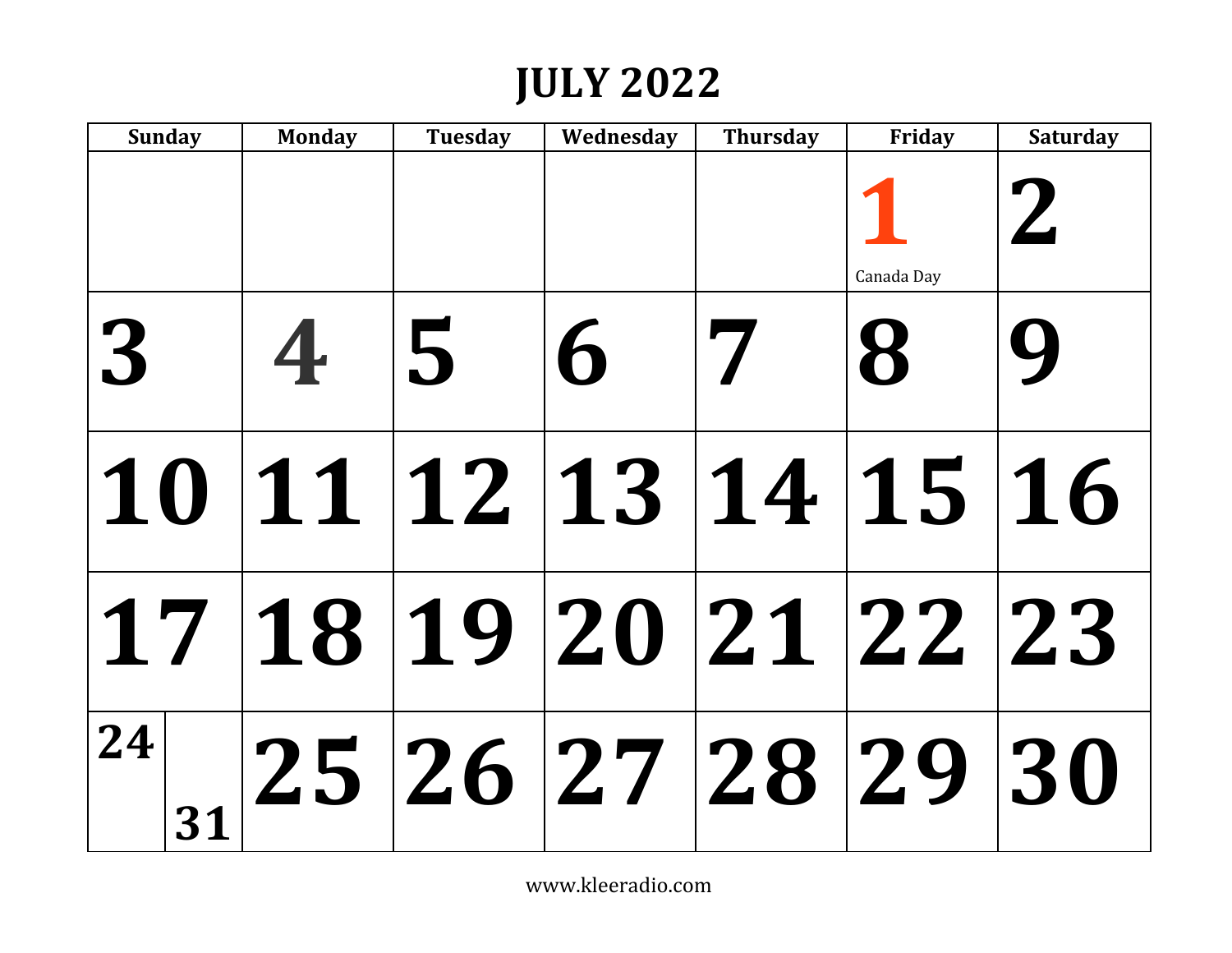# **AUGUST 2022**

| <b>Sunday</b> | <b>Monday</b>        | <b>Tuesday</b> | Wednesday | <b>Thursday</b> | Friday      | <b>Saturday</b> |
|---------------|----------------------|----------------|-----------|-----------------|-------------|-----------------|
|               |                      |                | 3         |                 | 5           |                 |
|               |                      |                |           |                 | 10 11 12 13 |                 |
|               | 14 15 16 17 18 19 20 |                |           |                 |             |                 |
|               | 21 22 23 24 25 26 27 |                |           |                 |             |                 |
|               | 28 29 30 31          |                |           |                 |             |                 |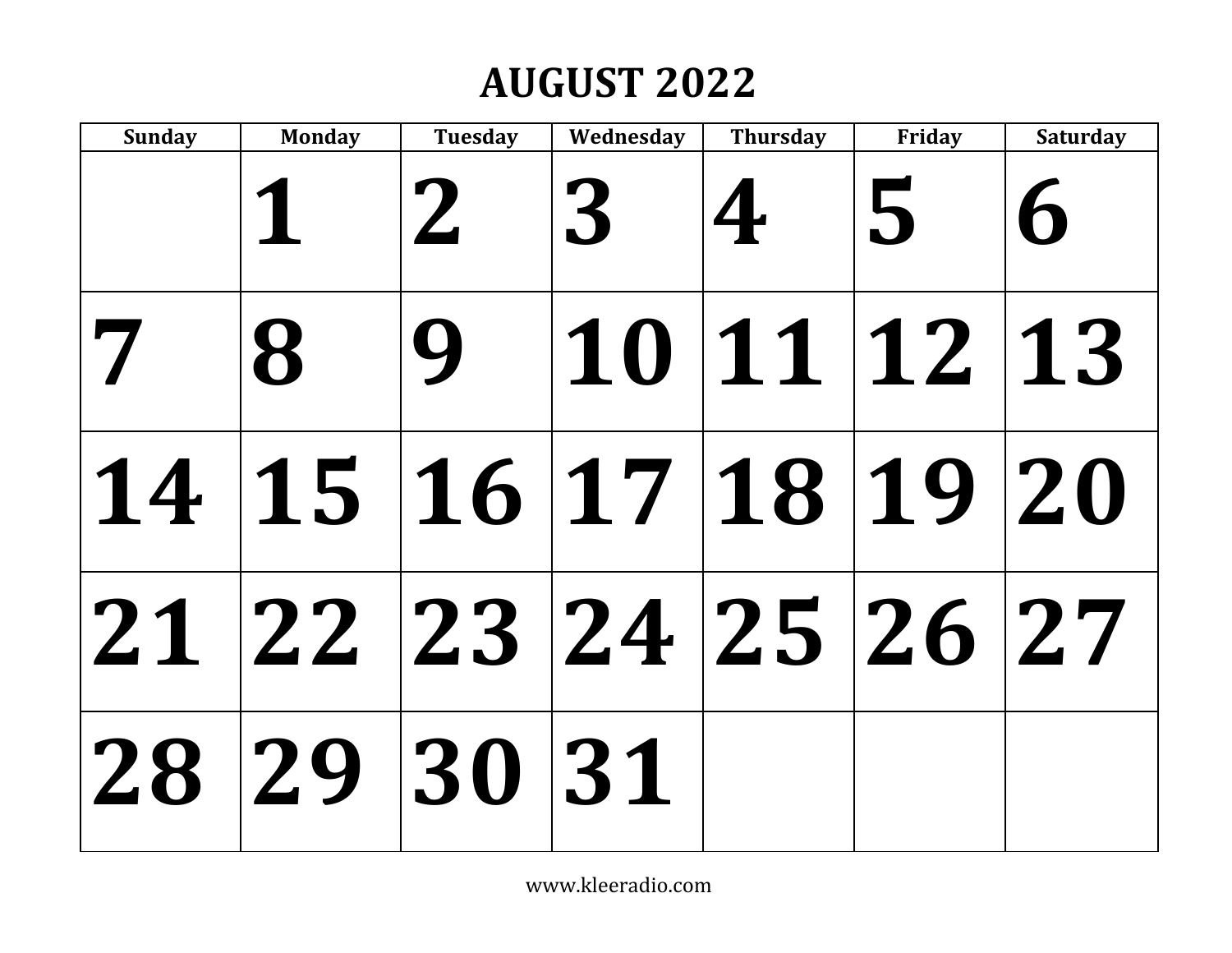## **SEPTEMBER 2022**

| <b>Sunday</b>           | <b>Monday</b>         | <b>Tuesday</b> | Wednesday            | <b>Thursday</b> | Friday | <b>Saturday</b> |
|-------------------------|-----------------------|----------------|----------------------|-----------------|--------|-----------------|
|                         |                       |                |                      |                 |        | 3               |
|                         | 5<br><b>Labor Day</b> | 6              |                      |                 |        | 10              |
| <b>Grandparents Day</b> |                       |                | 11 12 13 14 15 16 17 |                 |        |                 |
|                         |                       |                | 18 19 20 21 22 23 24 | Autumn Begins   |        |                 |
|                         |                       |                | 25 26 27 28 29 30    |                 |        |                 |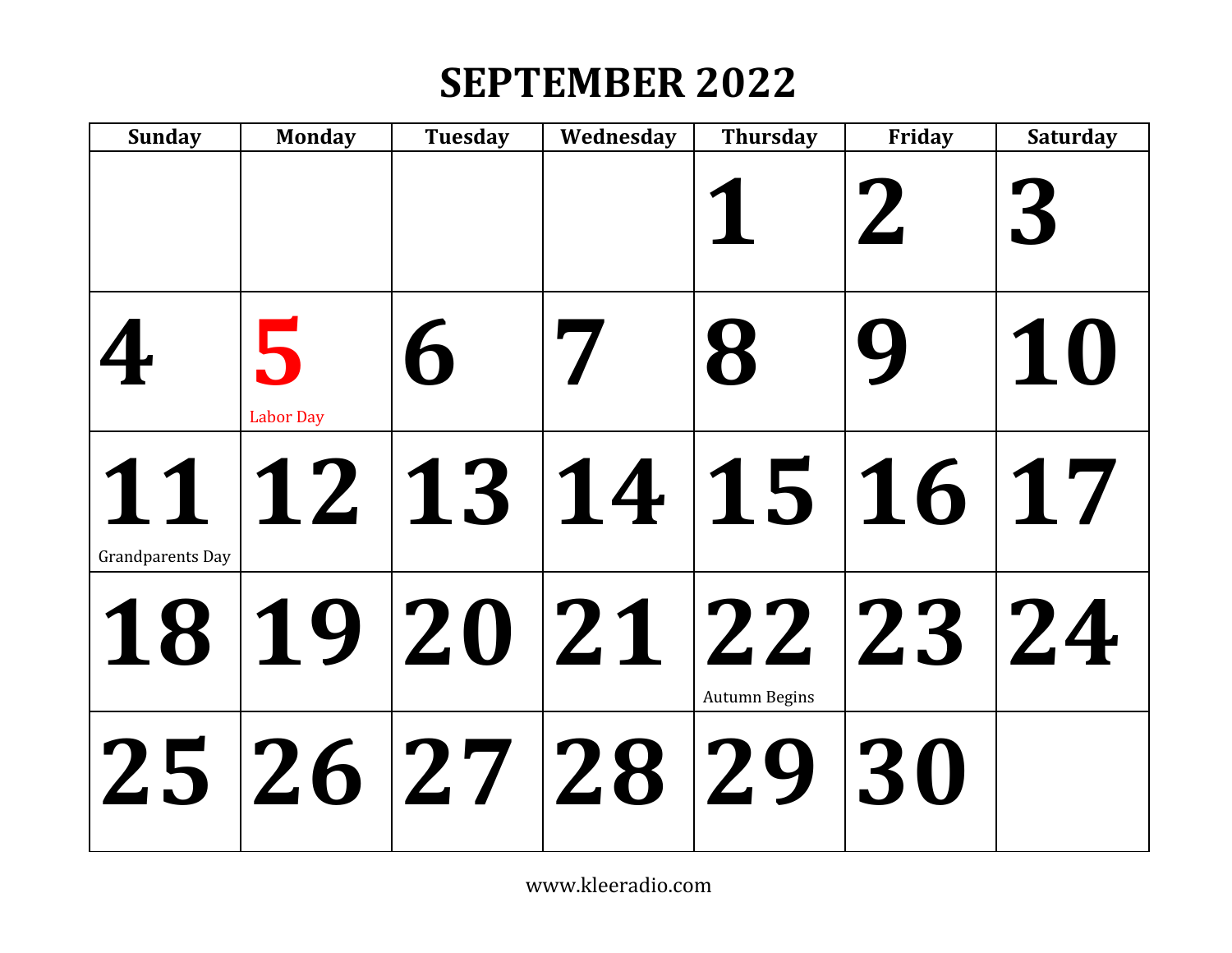# **OCTOBER 2022**

| <b>Sunday</b> | <b>Monday</b>               | <b>Tuesday</b>                | Wednesday | <b>Thursday</b> | Friday | <b>Saturday</b> |
|---------------|-----------------------------|-------------------------------|-----------|-----------------|--------|-----------------|
|               |                             |                               |           |                 |        |                 |
| $\mathbf{Z}$  | 3                           | 4                             | 5         | 6               |        |                 |
|               | Thanksgiving                | 10 11 12 13 14                |           |                 |        | 15              |
| 16            | 17   18   19   20   21   22 |                               |           |                 |        |                 |
| 23<br>30      | 24                          | $\frac{1}{31}$ 25 26 27 28 29 |           |                 |        |                 |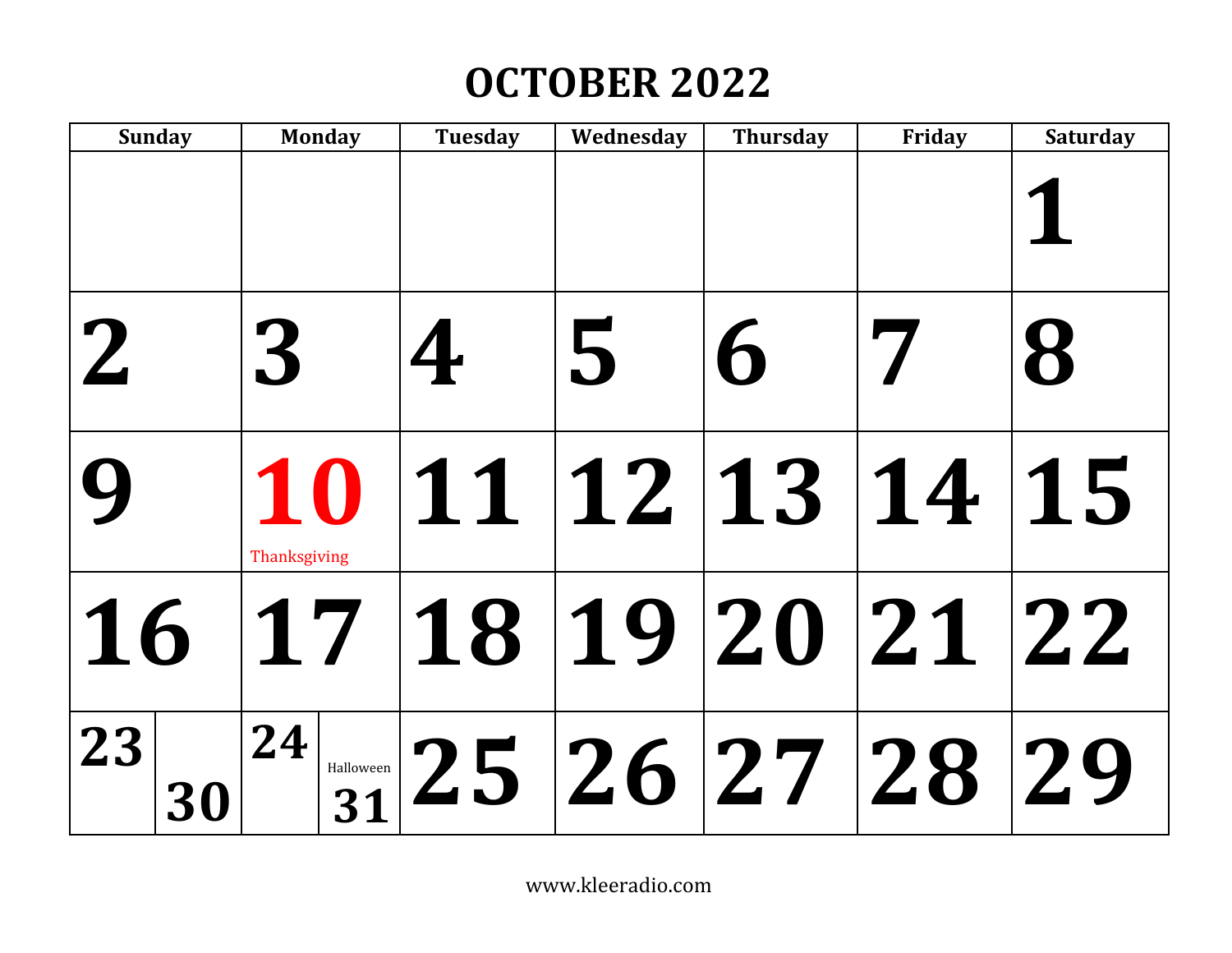# **NOVEMBER 2022**

| <b>Sunday</b>                | <b>Monday</b> | <b>Tuesday</b> | Wednesday            | <b>Thursday</b> | Friday                 | <b>Saturday</b> |
|------------------------------|---------------|----------------|----------------------|-----------------|------------------------|-----------------|
|                              |               |                |                      | 3               |                        | 5               |
| Daylight Saving<br>Time Ends |               |                |                      |                 | 1011112<br>Remembrance |                 |
|                              |               |                | 13 14 15 16 17 18 19 |                 |                        |                 |
|                              |               |                | 20 21 22 23 24 25 26 |                 |                        |                 |
|                              | 27 28 29 30   |                |                      |                 |                        |                 |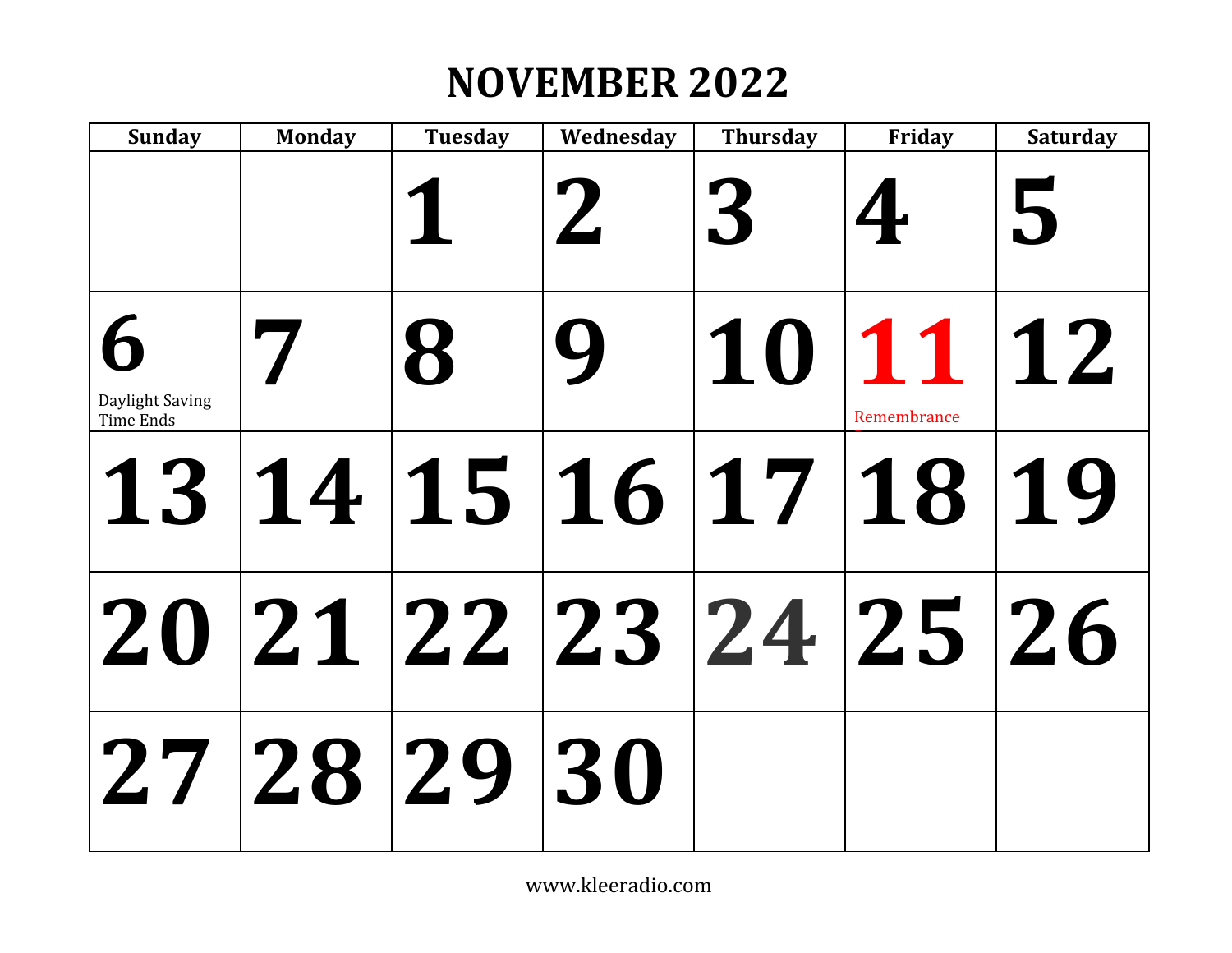## **DECEMBER 2022**

| <b>Sunday</b>    | <b>Monday</b> | <b>Tuesday</b> | Wednesday                                    | <b>Thursday</b>            | Friday | <b>Saturday</b> |
|------------------|---------------|----------------|----------------------------------------------|----------------------------|--------|-----------------|
|                  |               |                |                                              |                            |        | 3               |
| 4                | 5             |                |                                              | $\boldsymbol{\mathcal{B}}$ |        | 10              |
|                  |               |                | 11 12 13 14 15 16 17                         |                            |        |                 |
| Hanukkah         |               |                | 18 19 20 21 22 23 24<br><b>Winter Begins</b> |                            |        |                 |
| <b>Christmas</b> |               |                | 25 26 27 28 29 30 31                         |                            |        | New Year's Eve  |